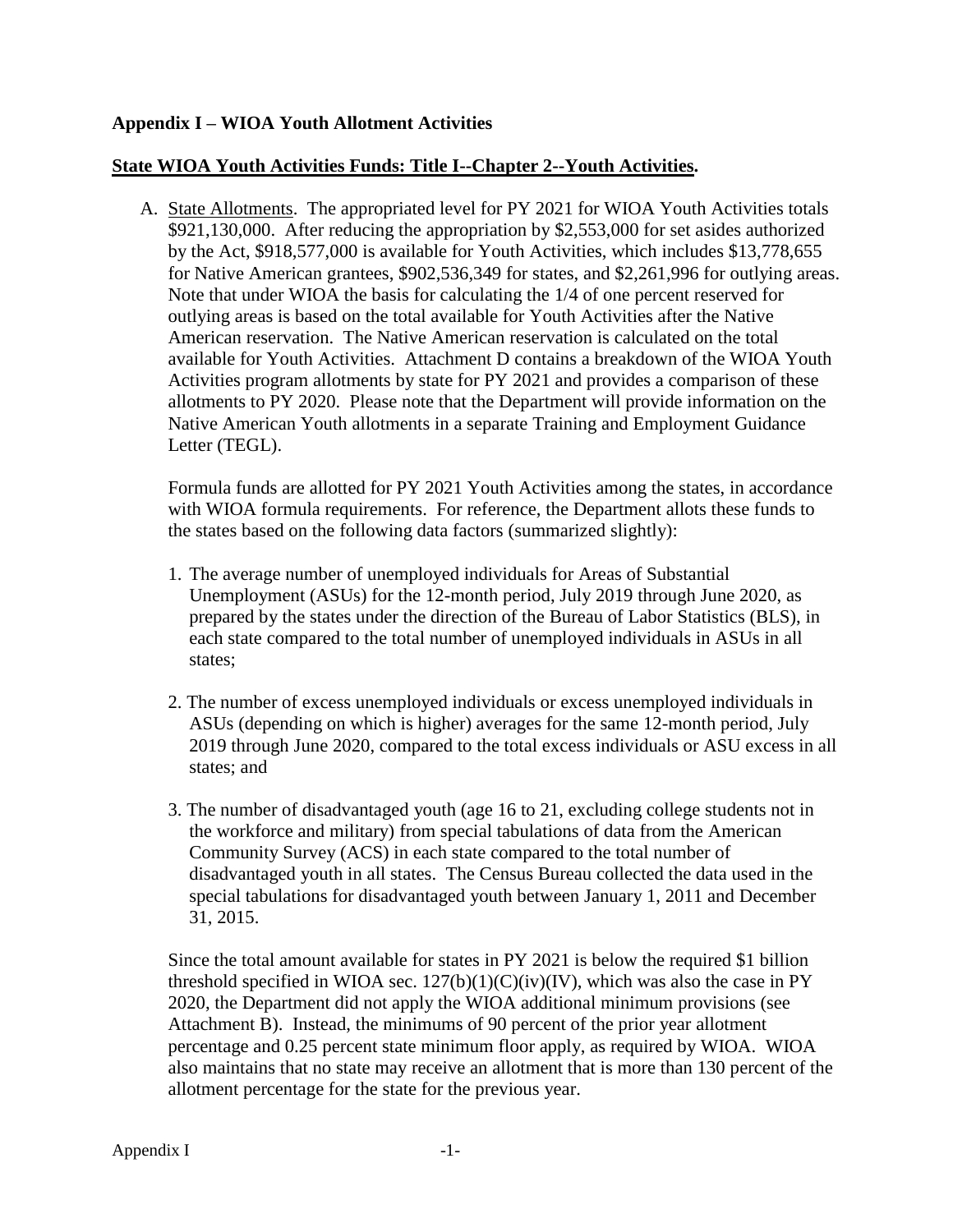- B. PY 2021 Funding WIOA Agreement/Notice of Award (NOAs). Youth program funds are available to states to use once the PY 2021 WIOA Annual Funding Agreement/NOA is complete.
- C. Sub-State Allocations. States must distribute WIOA Youth Activities funds among local workforce areas (subject to reservation of the 15 percent limitation for statewide workforce employment and training activities) in keeping with the provisions of WIOA sec. 128 and their approved Unified or Combined WIOA State Plan. In allocating Youth Activities funds to local areas for PY 2021, states may use either the allocation formula described in WIOA sec.128(b)(2) or the discretionary allocation formula in WIOA sec. 128(b)(3), and ensure the state policy articulated in the approved State Plan remains consistent with this guidance. Consistent with sec. 182(e) of WIOA, sub-state allocations must be made available to local areas not later than 30 days after the date funds are made available to the state or 7 days after the date the local plan for the area is approved, whichever is later. **See Attachment C** for a description of sub-state allocation formulas.
	- 1. Allocation Formula. Thirty-three and 1/3 percent of the total funds available for local allocations are allocated based on each local area's relative share of each data factor listed below.
		- a. The relative number of unemployed individuals in Areas of Substantial Unemployment (ASUs) in each local area, compared to the total number of unemployed individuals in ASUs in all local areas in the state. For this factor, the timeframe for comparison is the 12-month period, July 2019 to June 2020.
		- b. The relative excess number of unemployed individuals in each local area, compared to the total excess number of unemployed individuals in all local areas in the state. See the definition of "excess number" below which requires a comparison of the excess unemployed in ASUs with excess unemployed in all areas. For this factor, the timeframe for comparison is the 12-month period, July 2019 to June 2020.
		- c. The relative number of disadvantaged youth (age 16 to 21, excluding college students not in the workforce and military), in each local area, compared to the total number of disadvantaged youth in all local areas in the state. The number of disadvantaged youth comes from special tabulations of data from the ACS prepared in accordance with the definition provided in WIOA. The Census Bureau collected this data between January 1, 2011 and December 31, 2015.

For purposes of identifying ASUs for the Youth Activities sub-state allocation formula, states must use data made available by BLS (as described in Local Area Unemployment Statistics (LAUS) Technical Memorandum No. S-20-15).

The term "excess number" means, used with respect to the excess number of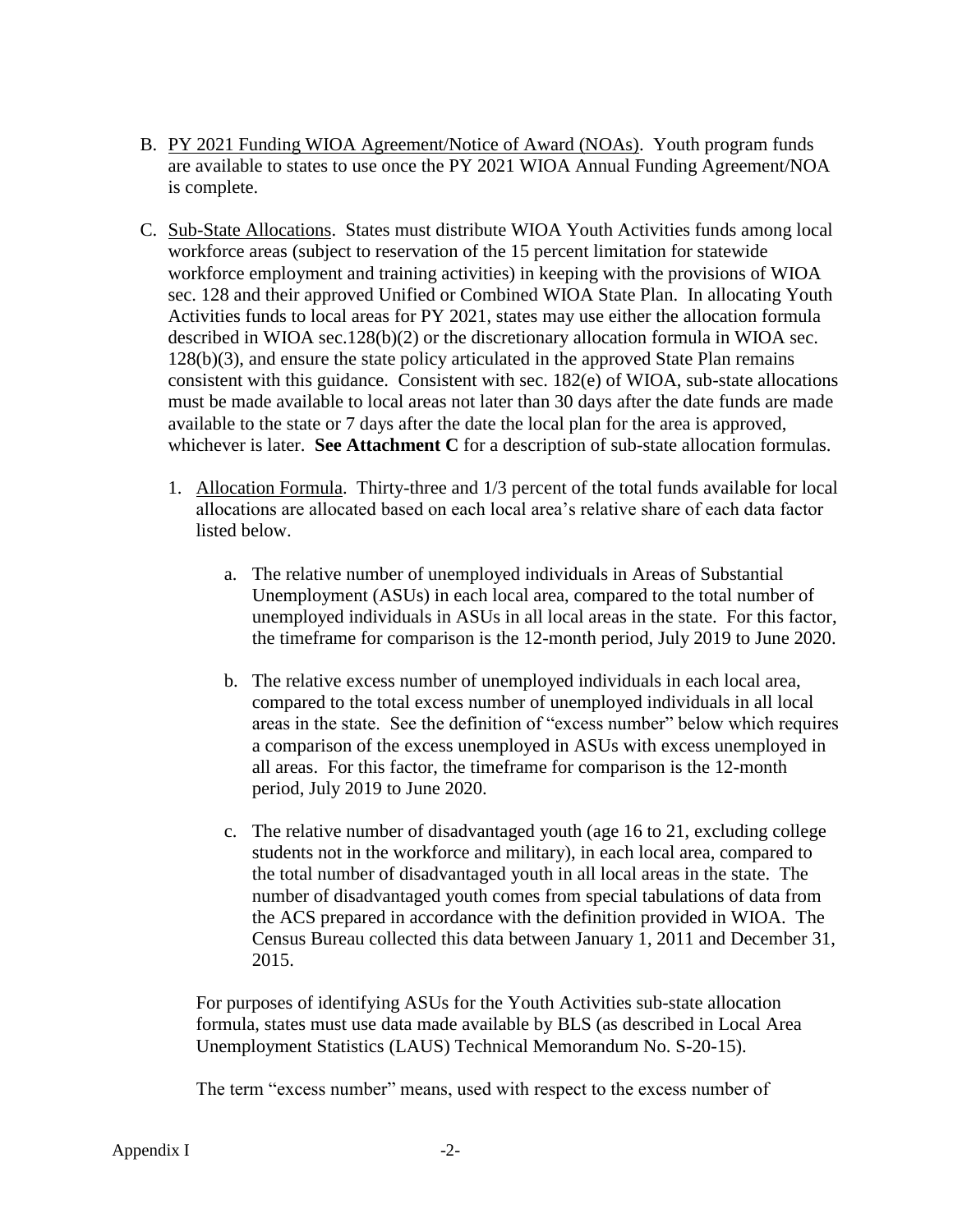unemployed individuals within a local area, the higher of (i) the number that represents the number of unemployed individuals in excess of 4.5 percent of the civilian labor force in the local area; or (ii) the number that represents the number of unemployed individuals in excess of 4.5 percent of the civilian labor force in ASUs in such local area.

In order to determine the number of disadvantaged youth for the sub-state Youth formula, states must use the special tabulations of ACS data available at [https://www.dol.gov/agencies/eta/budget/formula/disadvantagedyouthadults.](https://www.dol.gov/agencies/eta/budget/formula/disadvantagedyouthadults) ETA obtained updated data for use in PY 2018 and the same data must be used in PY 2021. See TEGL No. 14-17 for further information.

States must utilize a minimum percentage (or stop loss) to ensure that no local area receives an allocation percentage that is less than 90 percent of the average allocation percentage received by the local area for the previous two years. An allocation percentage is the local area's share or percentage of funds allocated to all local areas. States must **not** use 90 percent of the average *amount* allocated to the local area for the last two years. States must obtain amounts necessary to increase allocations to local areas to comply with the minimum percentage requirement by proportionately reducing the allocations to be made to other local areas.

States must not use a maximum percentage (or stop gain).

- 2. Discretionary Formula. Alternatively, a state may use a discretionary formula. When using a discretionary formula, a state distributes a portion that is at least 70 percent of the funds according to the allocation formula described in subparagraph C.1 of this Appendix, and the remainder on the basis of a formula that incorporates additional factors relating to:
	- a. excess youth poverty in urban, rural, and suburban areas; **and**
	- b. excess unemployment above the state average in urban, rural, and suburban local areas.

Of the portion of funds distributed according to the allocation formula described in subparagraph C.1, a state must not assign unequal percentages to the ASU, excess unemployment, and disadvantaged data factors. These three data factors carry equal weights and must not total less than 70 percent of the formula.

Of the remainder, states may determine the percentage to allocate to data factors reflecting excess youth poverty and excess unemployment above the state average.

States also have flexibility in choosing what data they want to use related to youth poverty and excess unemployment above the state average. States **may not** reuse the allocation formula data factors (ASU, excess unemployment, and disadvantaged youth) to distribute the remainder. Using data factors such as high school dropout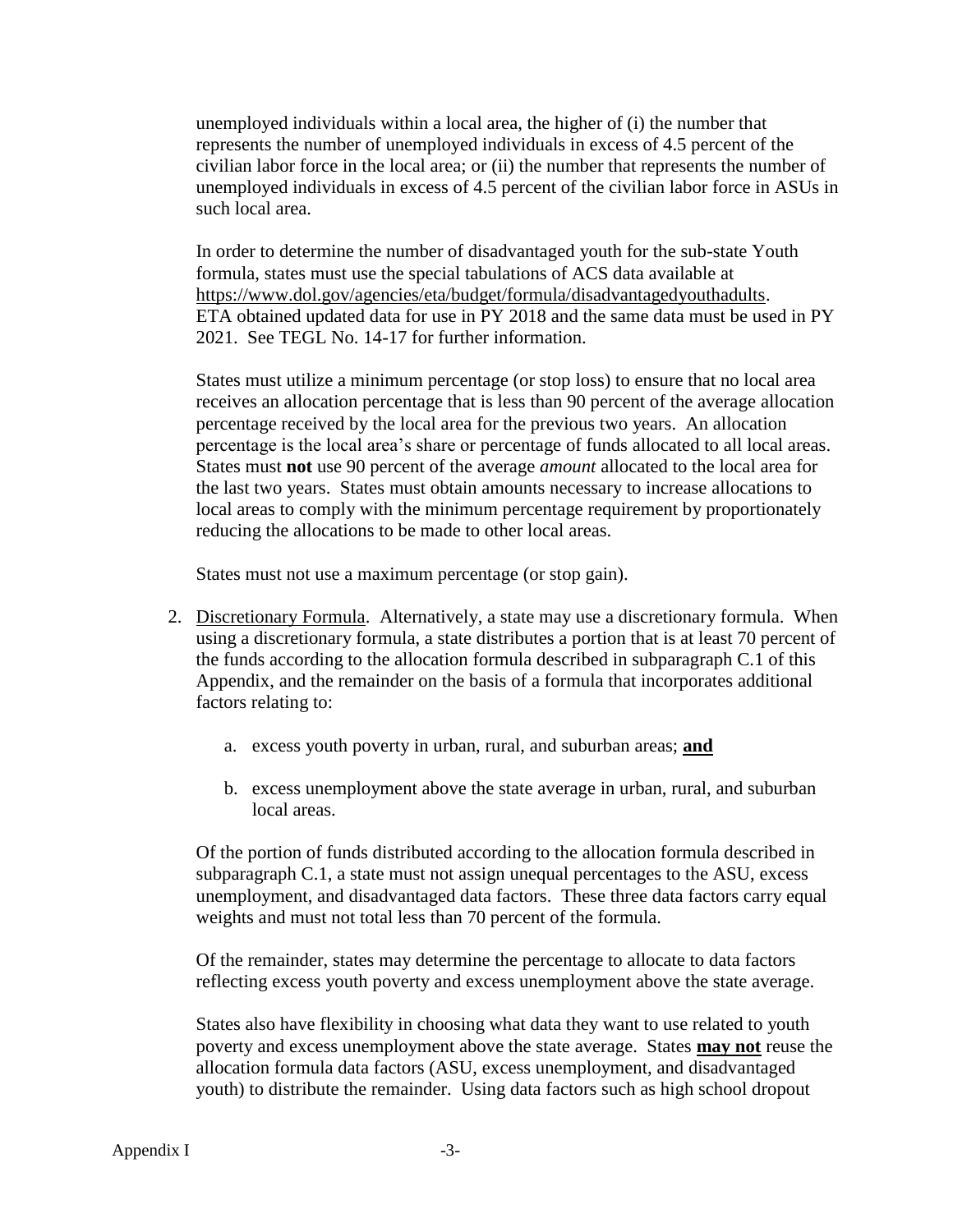rate may be an acceptable reflection of youth poverty, but the state must articulate how such factors relate to youth poverty in the State Plan.

For the portion of funds distributed according to the allocation formula (which represent at least 70 percent of the distributed funds), the state must employ the minimum percentage (or stop loss), as described in subparagraph C.1 on the allocation formula. The state may choose whether to apply the minimum percentage to the remainder portion of funds that the state distributes according to the discretionary formula (which represent not more than 30 percent of the distributed funds).

The State Board must develop the discretionary formula, and the Secretary must approve it as part of the State Plan.

- D. Transfer of Funds. Local workforce areas do not have the authority to transfer funds to or from the Youth Activities program.
- E. Re-allotment of Funds. WIOA sec. 127(c) requires the Secretary of Labor to recapture and reallot Youth Activities program formula funds based on state obligation levels at the end of the first program year of use (ETA reallots in accordance with 20 CFR 683.135). PY 2020 funds are only available for Federal obligation until the end of the program year, and so the Secretary does not have authority to reobligate PY 2020 funds after the first program year. Therefore, any reallotment of funds requires the use of PY 2021 funds. In other words, recapture and reallotment of PY 2021 funds is based on obligation levels of PY 2020 funds at the end of PY 2020.
	- 1. The obligation threshold a state must meet to avoid recapture under WIOA sec.  $127(c)(2)$  is 80 percent. The term obligation is defined at 2 CFR 200.71. The funds that a state allocates to a local area are state obligations. WIOA requires states to allocate at least 85 percent of Youth Activities funds to local areas. Therefore, by making the required local allocations, the state has obligated more than 80 percent of its PY 2020 funds and no further action is required regarding reallotment of PY 2021 funds.
	- 2. States report the aggregate amount of allocations to the local areas on the Local Youth ETA 9130 (B) financial reports, along with obligations by local areas of those funds.
- F. Small State Minimum Allotment States. WIOA sec. 129(a)(4)(B) allows a state that receives a small state minimum allotment under WIOA sec. 127(b)(1) (relating to the youth formula program) or 132(b)(1) (relating to the adult formula program) to submit a request for approval to the Department to decrease the percentage of funds spent on outof-school youth (OSY) to not less than 50 percent in a local area. To determine if a state receives a small state minimum allotment, review the PY 2021 columns in Attachments D and E. States that meet the criteria for PY 2021 as a minimum allotment state are those states that receive a PY 2021 WIOA Youth allotment of \$2,256,341 or receive a PY 2021